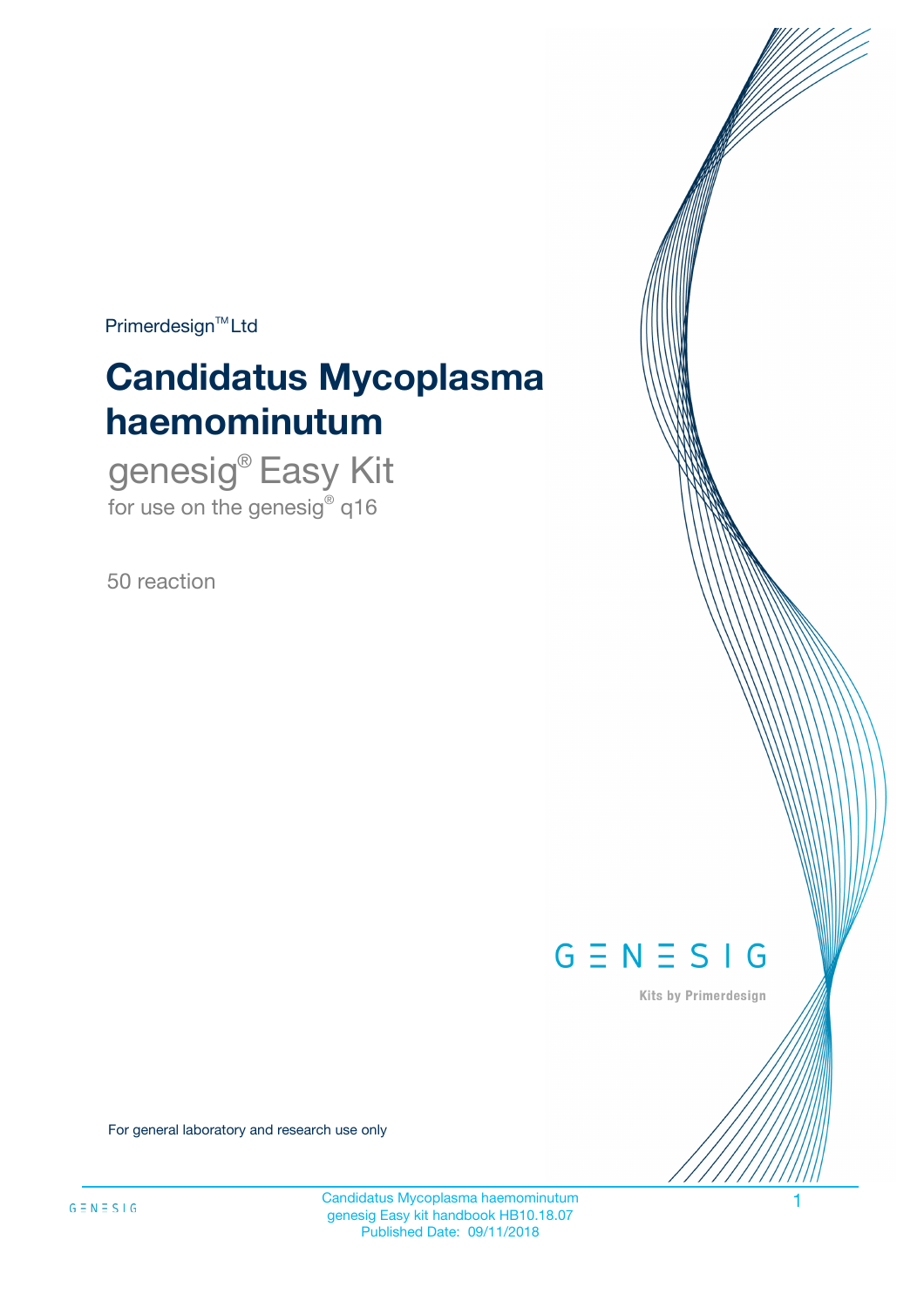# genesig® Easy: at a glance guide

#### **For each DNA test**

| Component              | <b>Volume</b> | Lab-in-a-box pipette |  |
|------------------------|---------------|----------------------|--|
| C.M.haem reaction mix  | 10 µl         |                      |  |
| <b>Your DNA sample</b> | 10 µl         |                      |  |

#### **For each positive control**

| Component                 | Volume          | Lab-in-a-box pipette |  |
|---------------------------|-----------------|----------------------|--|
| C.M.haem reaction mix     | 10 <sub>µ</sub> |                      |  |
| Positive control template | 10 <sub>µ</sub> |                      |  |

#### **For each negative control**

| Component             | Volume          | Lab-in-a-box pipette |  |
|-----------------------|-----------------|----------------------|--|
| C.M.haem reaction mix | 10 <sub>µ</sub> |                      |  |
| <b>Water</b>          | 10 <sub>µ</sub> |                      |  |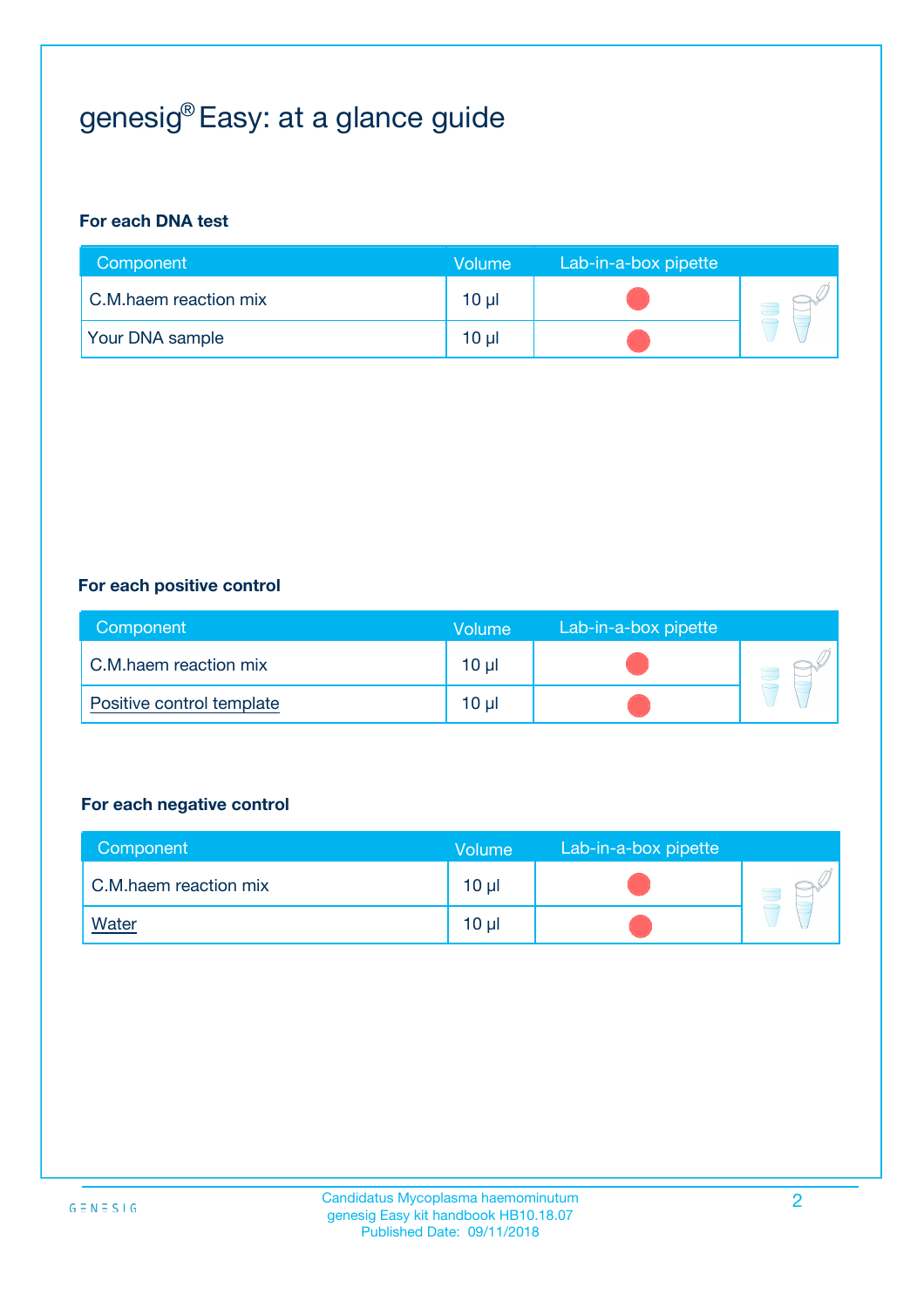# Kit Contents



## Reagents and equipment to be supplied by the user

#### **genesig® q16 instrument**

#### **genesig® Easy Extraction Kit**

This kit is designed to work well with all processes that yield high quality RNA and DNA but the genesig Easy extraction method is recommended for ease of use.

#### **genesig® Lab-In-A-Box**

The genesig Lab-In-A-Box contains all of the pipettes, tips and racks that you will need to use a genesig Easy kit. Alternatively if you already have these components and equipment these can be used instead.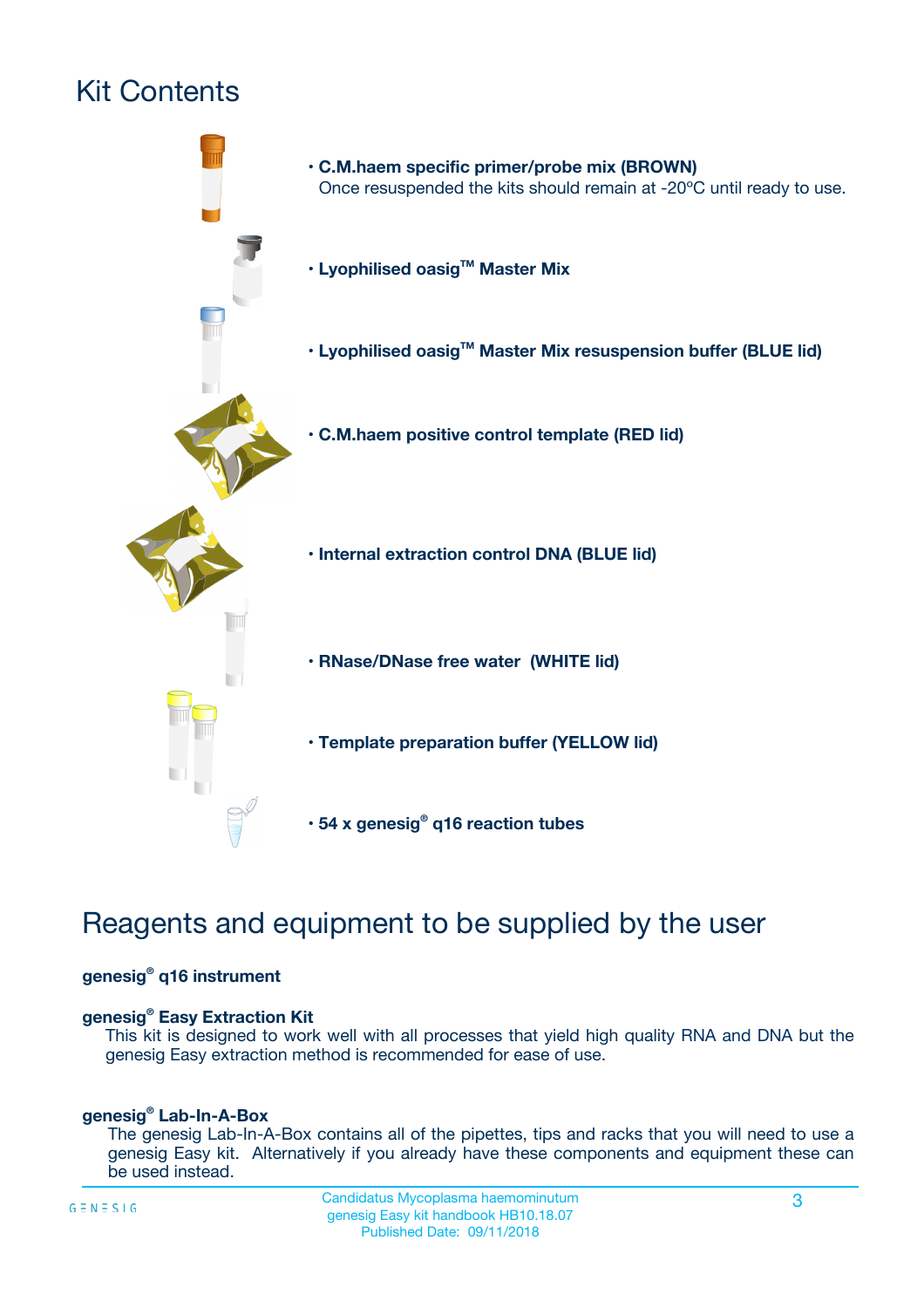## Step-by-step guide

### 1. Create your reaction mix



Use the blue pipette to transfer 500µl**\*** of the oasig Master Mix resuspension buffer into the tube of lyophilised oasig Master Mix and mix well by gently swirling. Then transfer all of that master mix into the brown tube labelled C.M.haem primers/probe.

**\***Transfering 525µl of the oasig Master Mix resuspension buffer to your oasig Master Mix (instead of the 500µl recommended above) will enable you to take full advantage of the 50 reactions by accounting for volume losses during pipetting. In order to do so with the genesig Easy fixed volume pipettes use 1x blue, 2x red and 1x grey pipettes to make the total volume. Please be assured that this will not adversely affect the efficiency of the test.

Cap and shake tube to mix. A thorough shake is essential to ensure that all components are resuspended. **Failure to mix well can produce poor kit performance.**

Leave to stand for 5 minutes. Now your reaction mix is ready to use.

Store the reaction mix in the freezer from hereon.

#### Top tip

- Ensure that the reaction mix is mixed thoroughly before each use by shaking.
- Once resuspended do not expose genesig Easy kit to temperatures above -20°C for longer than 30 minutes at a time.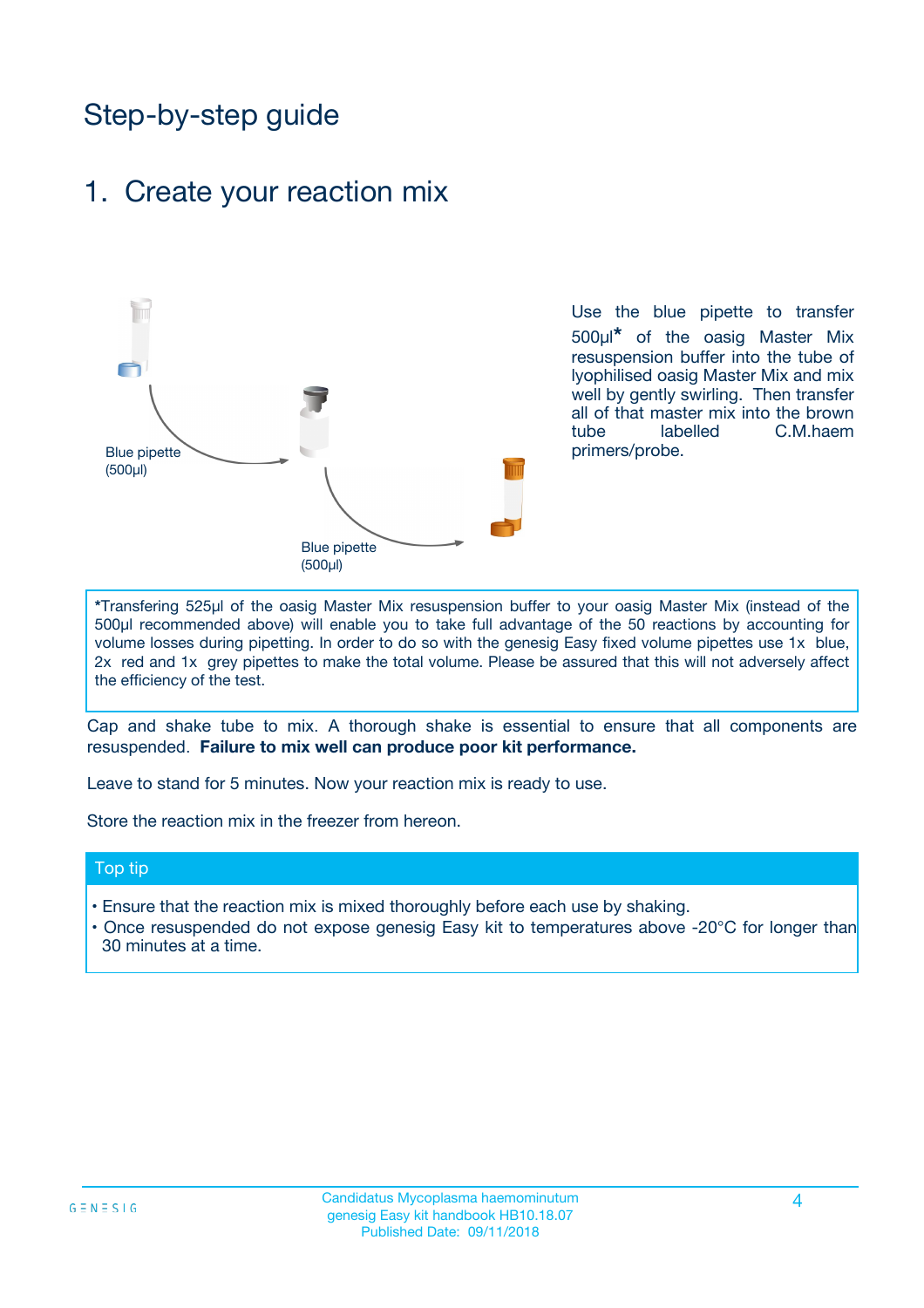# 2. Internal extraction control



Use the blue pipette to transfer 1000µl (2 x 500µl) of template preparation buffer into the Internal Extraction Control DNA tube. Cap and shake tube to mix.

Your kit contains Internal Extraction Control DNA. This is added to your biological sample at the beginning of the DNA extraction process. It is extracted along with the DNA from your target of interest. The q16 will detect the presence of this Internal Extraction Control DNA at the same time as your target. This is the ideal way to show that your DNA extraction process has been successful.

#### **If you are using an alternative extraction kit:**

Use the red pipette to transfer 10µl of Internal Extraction Control DNA to your sample **after** the lysis buffer has been added then follow the rest of the extraction protocol.

#### **If you are using samples that have already been extracted:**

Use the grey pipette to transfer 5µl of Internal Extraction Control DNA to your extracted sample.

## 3. Add reaction mix to all reaction tubes



For every reaction to be run, use the red pipette to add 10µl of your C.M.haem reaction mix to every tube.

#### Top tip

- Always pipette the reaction mix directly into the bottom of the tube.
- You can label the tube lids to aid your reaction setup but avoid labelling tube sides.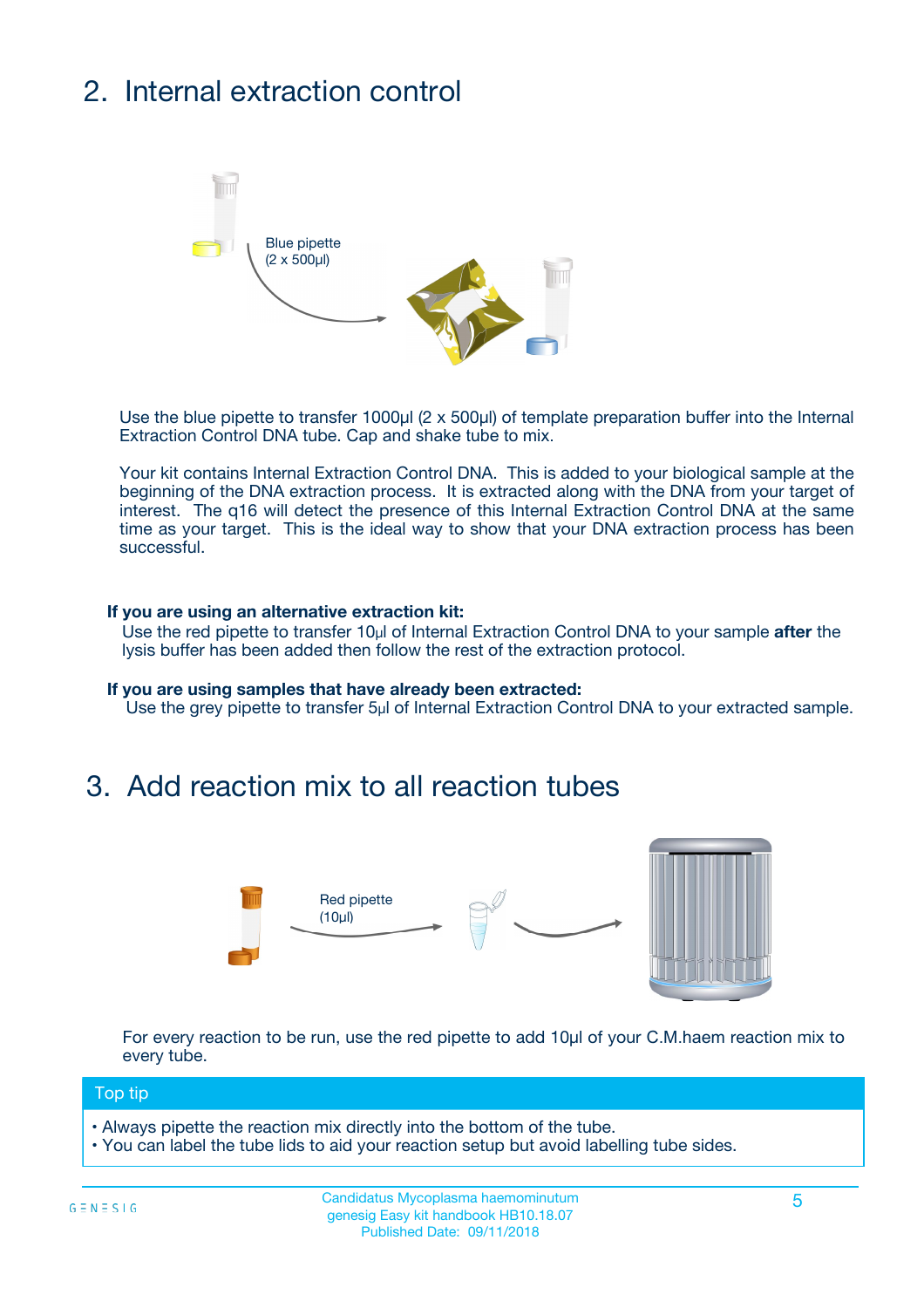## 4. Negative control



For each test you will require a negative control. Instead of DNA, water is used. This sample should typically prove negative thus proving that all of your positive samples really are positive.

To create a negative control reaction simply use the red pipette to add 10µl of the water to the required reaction tubes. Close these tubes after adding the water.

Because some genesig kit targets are common in the environment you may occasionally see a "late" signal in the negative control. The q16 software will take this into account accordingly.

#### Top tip

**•** Always add the water to the side of the tube to reduce the introduction of bubbles.

### 5. Set up a test



For each sample you wish to analyse, use the red pipette to add 10µl of your DNA sample to the required reaction tubes. Close these tubes after adding the sample. Always change pipette tips between samples.

#### Top tip

**•** Always add the DNA sample to the side of the tube to reduce the introduction of bubbles.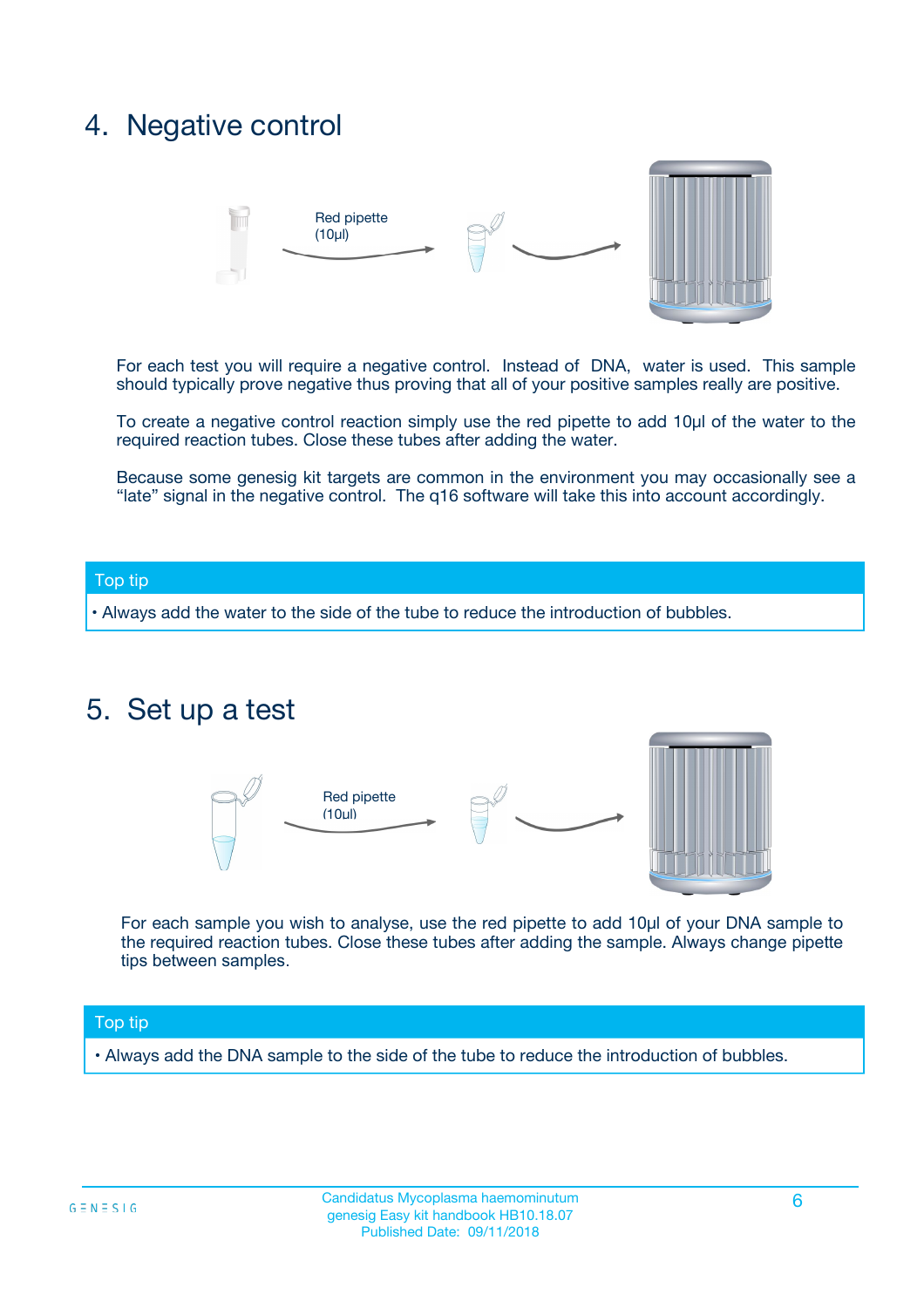## 6. Positive control



Use the blue pipette to transfer 1000µl (2 x 500µl) of template preparation buffer into the positive control template tube. Cap and shake tube to mix.

Each time you run a test you will require a positive control. This is a small portion of DNA from your target of interest. It serves two purposes:

1. It will always test positive so it shows that everything is working as it should be.

2. The q16 software knows how much DNA is present in the positive control. So it can automatically compare your sample of interest with the positive control to calculate the amount of target DNA in your sample.

To create a positive control reaction, simply use 10µl of the positive control instead of your DNA sample.



Take great care when setting up your positive control. The positive control template has the potential to give you a false positive signal in your other samples. Set positive controls up last after all other sample tubes are closed. Always change pipette tips between samples. You may even choose to set up positive controls in a separate room.

#### Top tip

**•** Always add the positive control to the side of the tube to reduce the introduction of bubbles.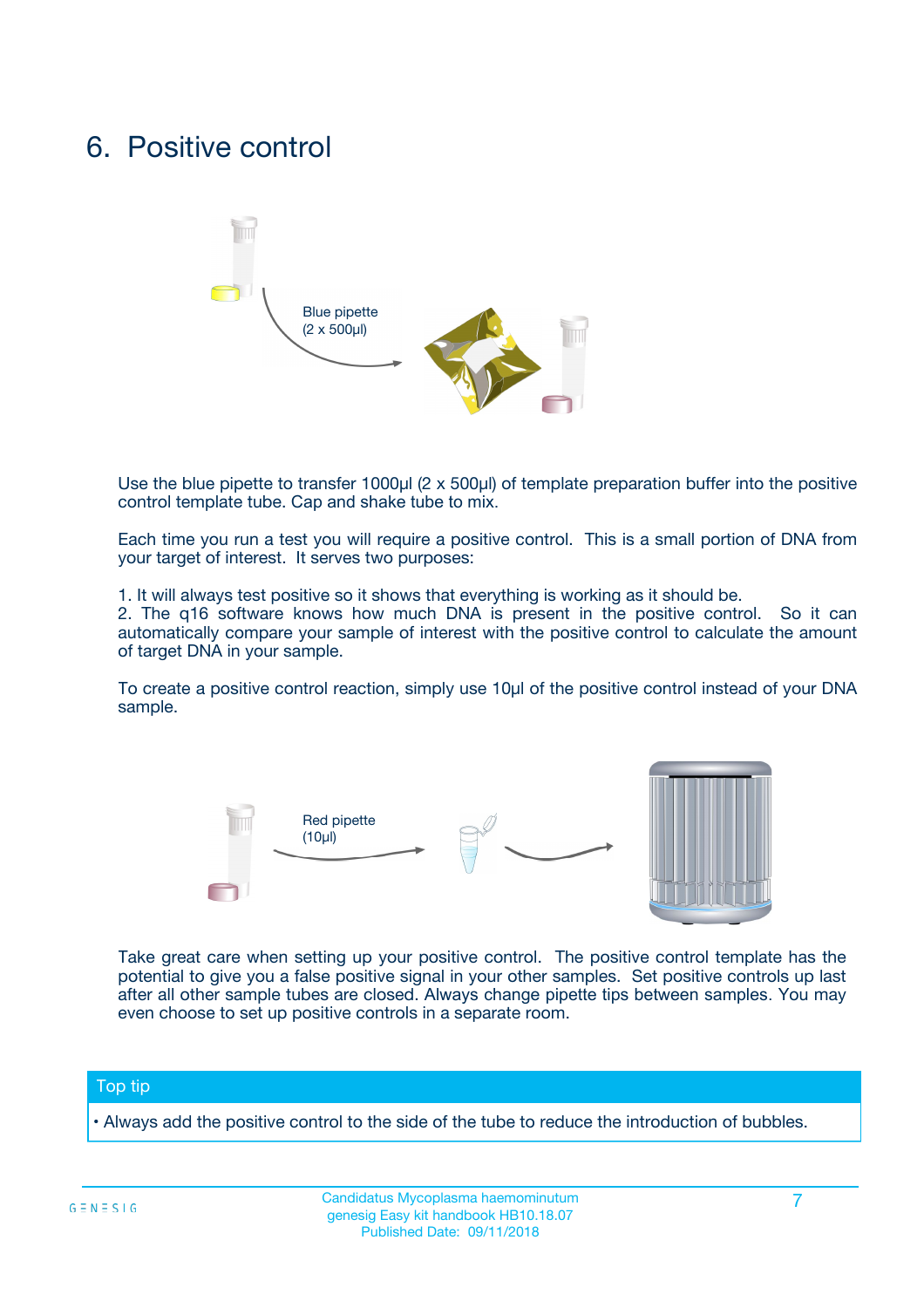# 7. Running the test

Place the tubes into the correct positions in your q16 as defined by the software, this may include positioning of empty tubes to ensure that the q16 lid is balanced. The run can then be started.

| qenesig q16 PCR software - 1.2                                               |                                   | $\Box$                                                                                          |
|------------------------------------------------------------------------------|-----------------------------------|-------------------------------------------------------------------------------------------------|
| $\vert \cdot \vert$<br>Unsaved (New Experiment 2<br><b>Open Experiments:</b> | <b>D</b> Open<br>R <sub>New</sub> | Save<br>Save As<br><b>C</b> Close<br><b>&amp; Configuration</b><br>$G \equiv N \equiv S \mid G$ |
| <b>Setup</b><br><b>Results</b><br>Stages:                                    |                                   |                                                                                                 |
| <b>Notes</b>                                                                 | <b>Samples</b>                    | <b>Tests</b>                                                                                    |
| <b>Name and Details</b>                                                      | Name<br>Color                     | Note<br>Color<br>Note<br>Name                                                                   |
| New Experiment 2017-10-26 11:06                                              | Sample 1                          | ÷<br>条<br>Test 1                                                                                |
| Kit type: genesig® Easy Target Detection kit                                 | Sample 2                          |                                                                                                 |
| Instrument Id.:                                                              | Sample 3                          | $\qquad \qquad \blacksquare$<br>$\qquad \qquad \blacksquare$                                    |
| <b>Run Completion Time:</b>                                                  | Sample 4                          |                                                                                                 |
| <b>Notes</b><br><b>A</b><br>$\overline{\mathbf v}$                           | Sample 5                          | ♦<br>4<br>÷<br>₩                                                                                |
| <b>Well Contents</b>                                                         |                                   | <b>Run</b>                                                                                      |
| Pos.<br>Test                                                                 | Sample                            | <b>Run Status</b>                                                                               |
| Test 1<br>$\blacktriangleleft$                                               | Negative Control                  | $\blacktriangle$                                                                                |
| $\overline{2}$<br>Test 1                                                     | <b>Positive Control</b>           |                                                                                                 |
| $\overline{\mathbf{3}}$<br>Test 1                                            | Sample 1                          | Show full log                                                                                   |
| Test 1<br>4                                                                  | Sample 2                          |                                                                                                 |
| 5<br>Test 1                                                                  | Sample 3                          | <b>Run Control</b>                                                                              |
| Test 1<br>6                                                                  | Sample 4                          |                                                                                                 |
| $\overline{7}$<br>Test 1                                                     | Sample 5                          |                                                                                                 |
| 8                                                                            |                                   | $\triangleright$ Start Run<br>Abort Run                                                         |
| <b>JOD FURTY TUDE TO BUILDED IN</b>                                          |                                   | $\overline{\mathbf{v}}$                                                                         |

#### Top tip

- Before loading tubes into the q16, check for bubbles! Flick the bottom of the tubes to remove any bubbles that may have formed during the test setup.
- Apply centrifugal force with a sharp wrist action to ensure all solution is at the bottom of the reaction tube.
- When repeating a test you can use a previous file as a template by clicking 'open' then selecting File name > Files of Type > Experiment file as template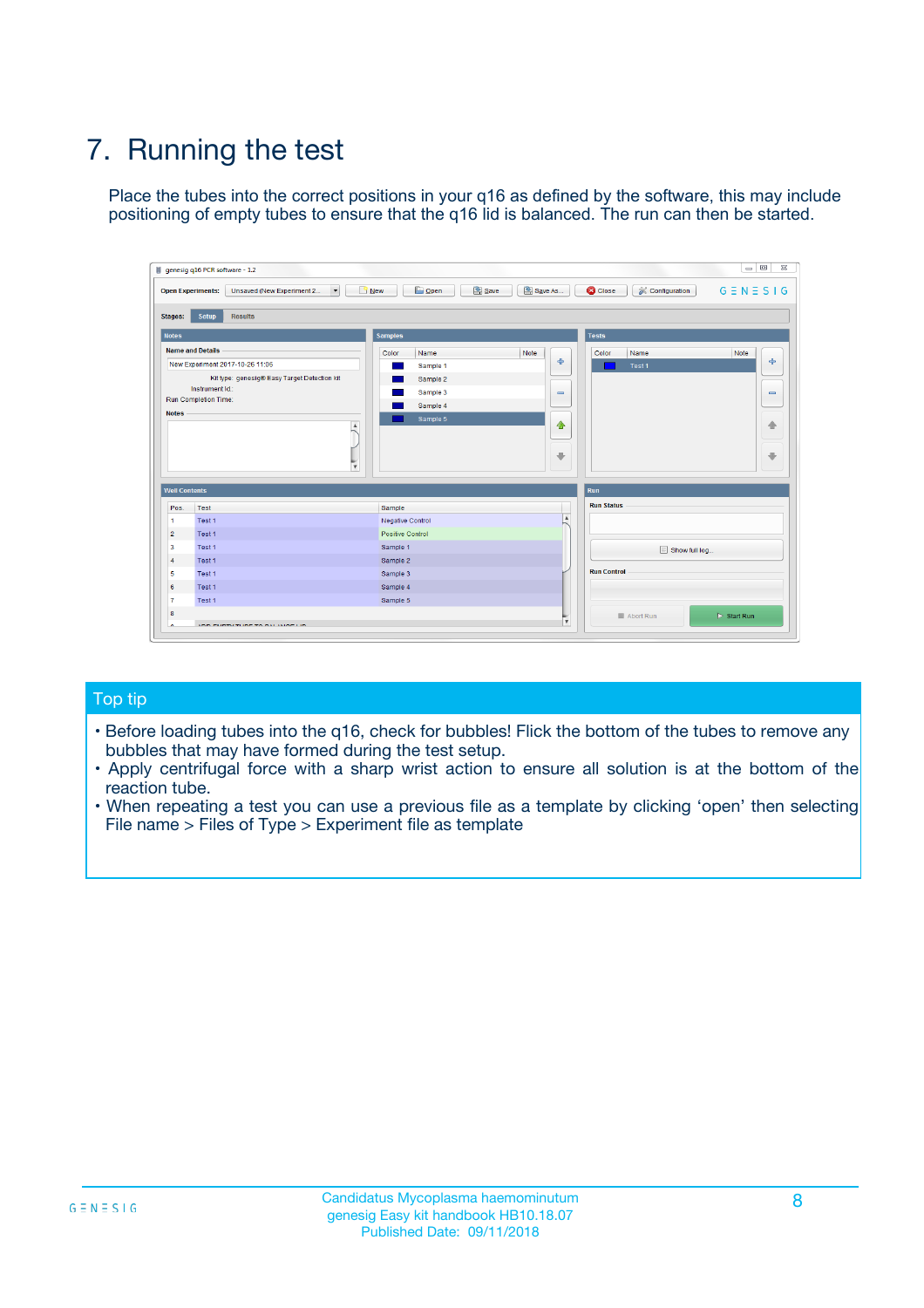## What do my results mean?

Analysis of your data is carried out automatically by the genesig q16. The following information is designed to help you fully understand a result or to troubleshoot:

### "Positive"

#### **Explanation**

Your sample has produced a positive result. Your target of interest is present and you can use the reported quantity.

"Negative"

#### **Explanation**

Your sample has produced a negative result. The target is not present in your sample.

### "Test contaminated"

#### **Explanation**

The Negative Control should be completely free of any DNA. If you see this error message it means that at some point during the setup, the Negative Control has been contaminated with DNA and has given a positive signal. This contamination has invalidated the test. The Positive Control and your test samples are both possible sources of contaminating DNA. The genesig q16 reaction tubes from previous runs will also contain very high amounts of DNA so it is important that these are carefully disposed of after the run is completed and NEVER OPENED. It may be the case that your kits have become contaminated which will lead to the same problem occurring repeatedly.

#### **Solutions**

1. Clean your working area using a commercial DNA remover solution to ensure the area is DNA free at the start of your run and re-run the test

2. If the problem persists then the kit has become contaminated and it will have to be discarded and replaced with a new kit. When you open the new kit, run a simple test to show that changing the kit has solved the problem. Prepare a test which includes only the Positive Control, the Negative Control and one 'mock sample'. For the 'mock sample' add water instead of any sample DNA. The result for the Negative Control and the mock sample should be negative indicating that contamination is no longer present.

#### **Preventive action**

An ideal lab set-up has a 'Clean area' where the test reagents are prepared and a 'sample area' where DNA samples and the Positive Control template are handled. The best workflow involves setting up all the test components (excluding the positive control template) in the clean area and then moving the tests to the sample area for sample and Positive Control addition. If this method is followed then the kit components are always kept away from possible sources of contamination. For extra security the Negative Control can be completely prepared and sealed in the clean area. All work areas should be decontaminated regularly with DNA remover.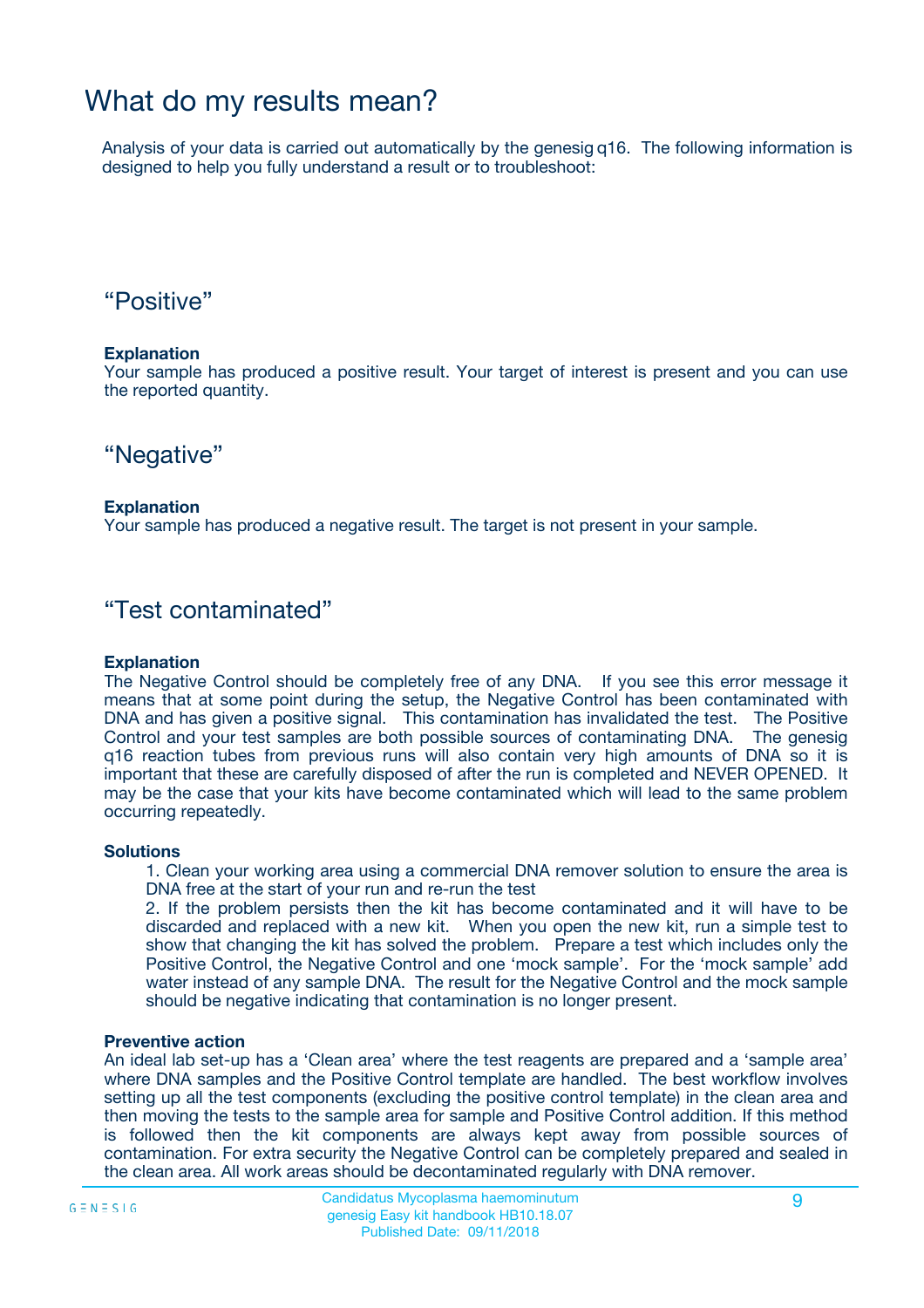### "Sample preparation failed"

#### **Explanation**

The test has failed because the quality of the sample was not high enough. The Internal Extraction Control component identifies whether the sample has been prepared correctly and is of suitable quality. This error message means that this quality control test has failed and the sample quality is not high enough for analysis.

#### **Solutions**

1. Check the sample preparation protocol for any user errors then repeat.

2. Poor quality samples can result from overloading the sample preparation protocol with too much starting material. Try reducing the amount of starting material then repeat.

3. Failing to add the Internal extraction Control DNA to your sample during the sample preparation protocol can also lead to a reported result of "sample preparation failed". Ensure that this step has not been overlooked or forgotten. If your samples are derived from an archive store or from a process separate from your genesig Easy extraction kit; you must add 5µl of Internal Extraction Control DNA into each 0.5ml of your sample to make it suitable for use on the q16.

### "Positive result, poor quality sample"

#### **Explanation**

The test is positive so if you are only interested in obtaining a 'present or absent' answer for your sample then your result is reliable. However, the test contains an Internal Extraction Control component that identifies if the sample is of high quality. This quality control test has failed and the sample is not therefore of high enough quality to accurately calculate the exact copy number of DNA present. If you require quantitative information for your sample then proceed with the solutions below.

#### **Solution**

For appropriate solutions, read the "Sample preparation failed" section of this handbook.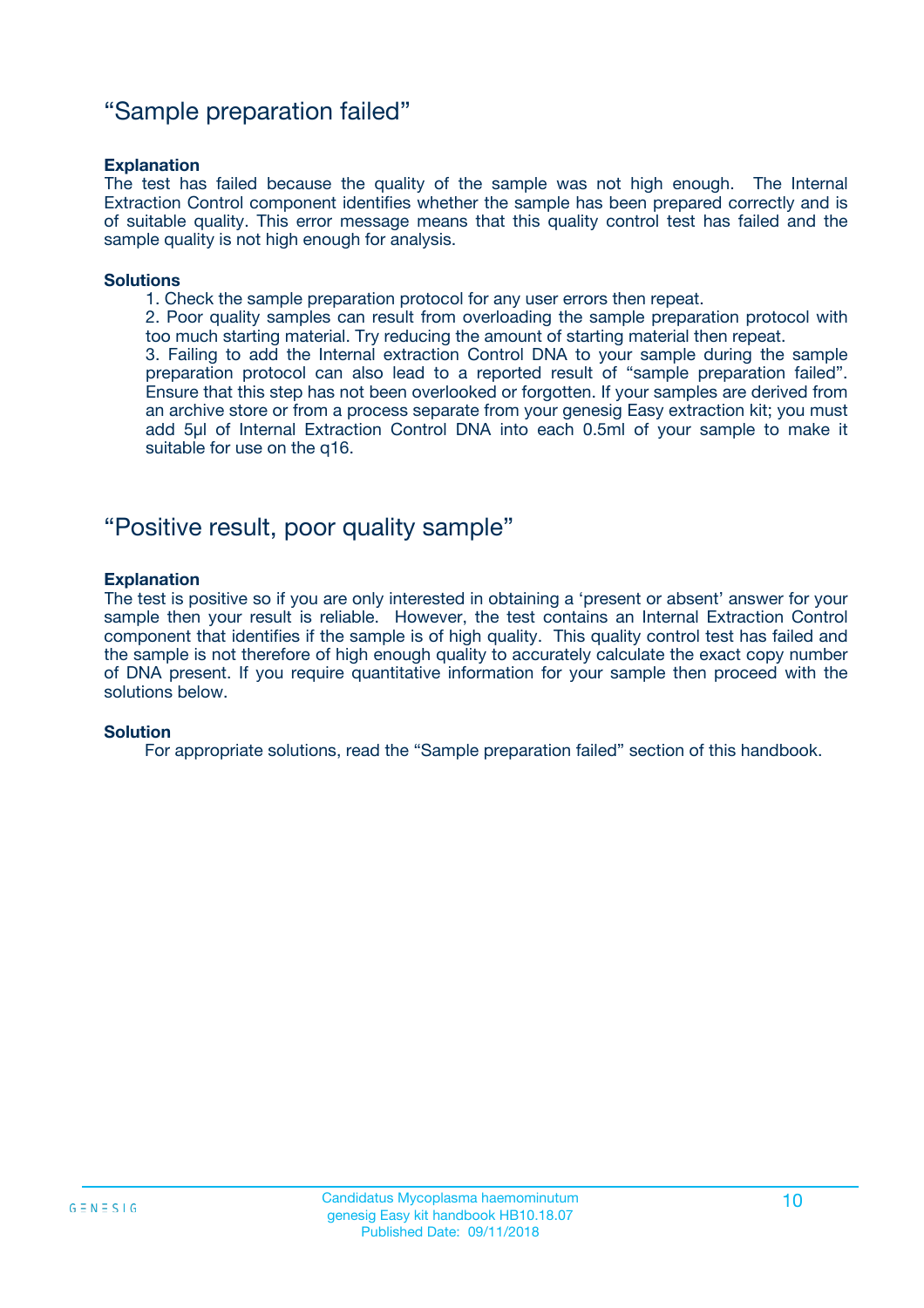### "Test failed"

#### **Explanation**

The test has failed because the Positive Control has not worked. The Positive Control is present to show that all aspects of the test are working correctly together. When this control test fails, the test as a whole is invalidated. This finding indicates that a problem has occurred in the reaction set-up part of the experiment and has nothing to do with sample preparation.

#### **Solutions**

- 1. Check the entire workflow and test set-up to look for any user errors, then repeat the test e.g. have the right colour pipettes and solutions been used with the correct tubes?
- 2. Ensure the positive and negative controls are inserted into the correct wells of your q16.

3. A component of the test may have 'gone off' due to handing errors, incorrect storage or exceeding the shelf life. When you open a new kit, run a simple test to show that changing the kit has solved the problem. Prepare a test which includes only the Positive Control, the Negative Control and one 'mock sample'. For the 'mock sample' add internal control template instead of any sample DNA. If the Positive Control works, the mock sample will now be called as a negative result.

### "Test failed and is contaminated"

#### **Explanation**

The Positive Control is indicating test failure, and the Negative Control is indicating test contamination. Please read the "Test Failed" and "Test contamination" sections of this technical support handbook for a further explanation.

#### **Solution**

For appropriate solutions, read both the "Test failed" and "Test contaminated" sections of this handbook.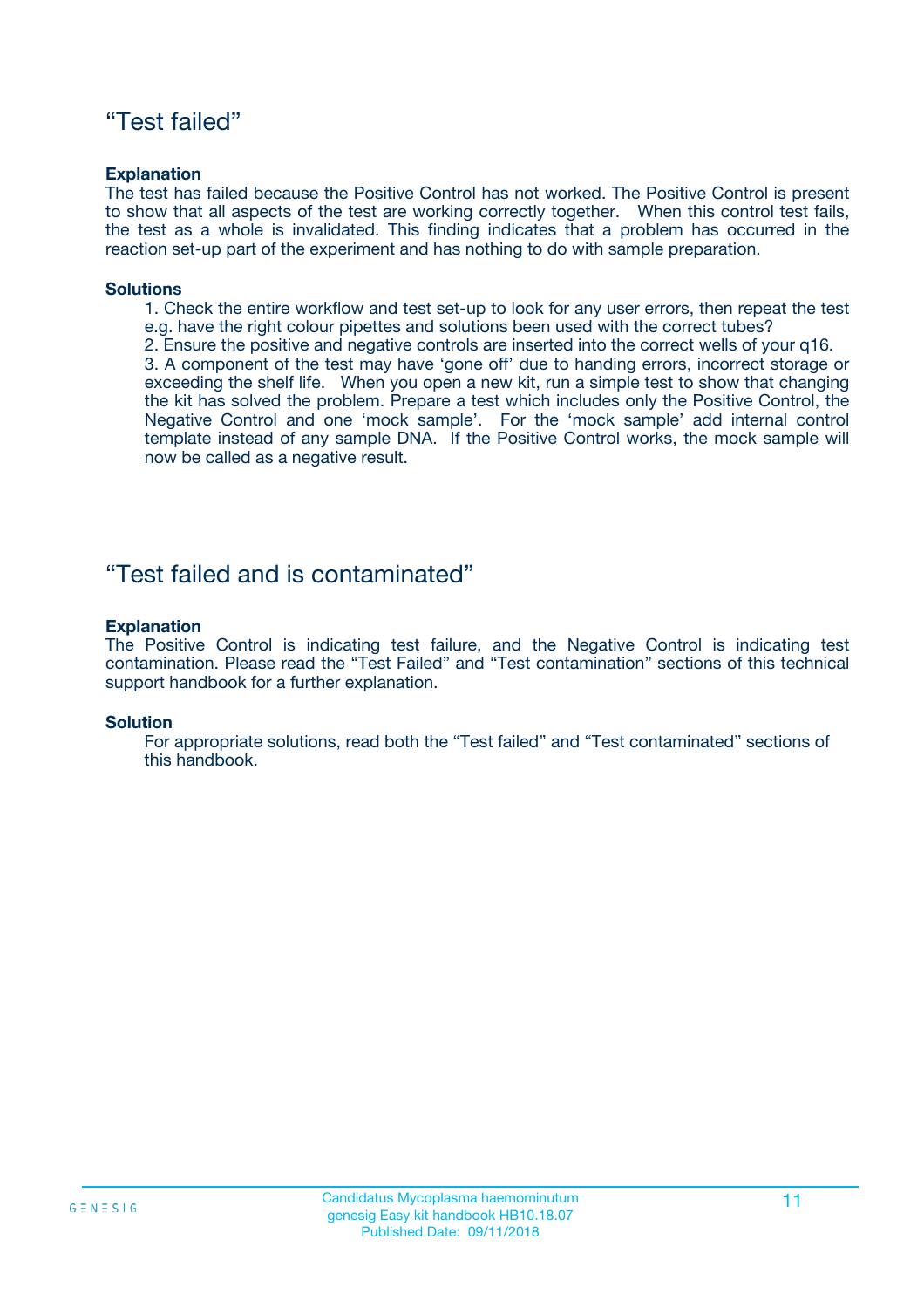## Candidatus Mycoplasma haemominutum

Candidatus Mycoplasma haemominutum (Mhm) is one of three Haemoplasmas (Candidatus Mycoplasma haemominutum, Candidatus Mycoplasma turicensis and Mycoplasma haemofelis) that until recently were collectively classified as Haemobartonella felis. There is evidence to suggest that the Ohio variant and California variant of H. felis are in fact two distinct species, M. haemofelis and C. M. haemominutum respectively.

Candidatus M. haemominutum has been identified in cats as a cause of Feline Infectious Anaemia (FIA), but appears to be less pathogenic than Mycoplasma haemofelis. The mode of transmission for this haemoplasma is not fully understood however blood sucking arthropod vectors, fleas, mosquitos and ticks are thought to be a primary mode. Biting and scratching is also a possible route of infection and transmission has been observed to occur vertically from mother to offspring. Once the parasite enters the blood stream, it attaches to host red blood cells with polar filaments before invading the cells and triggering the cat's immune response, releasing antibodies. The antibodies bind to the foreign Mhm proteins as a coating, which serves to mark the infected red blood cell for removal and destruction. Due to the large numbers of infected red blood cells being destroyed, the cat becomes anaemic and pale.

Haemoplasmas are the causative agent for a range of feline diseases such as feline conjunctivitis, lower respiratory tract infections, feline infectious peritonitis and feline infectious anaemia (FIA). Clinical signs of the infection include anorexia, depression, lethargy, weakness, fever and weight loss. Cats that have been infected with a Haemoplasma may remain permanent carriers and infection can re-emerge through stress.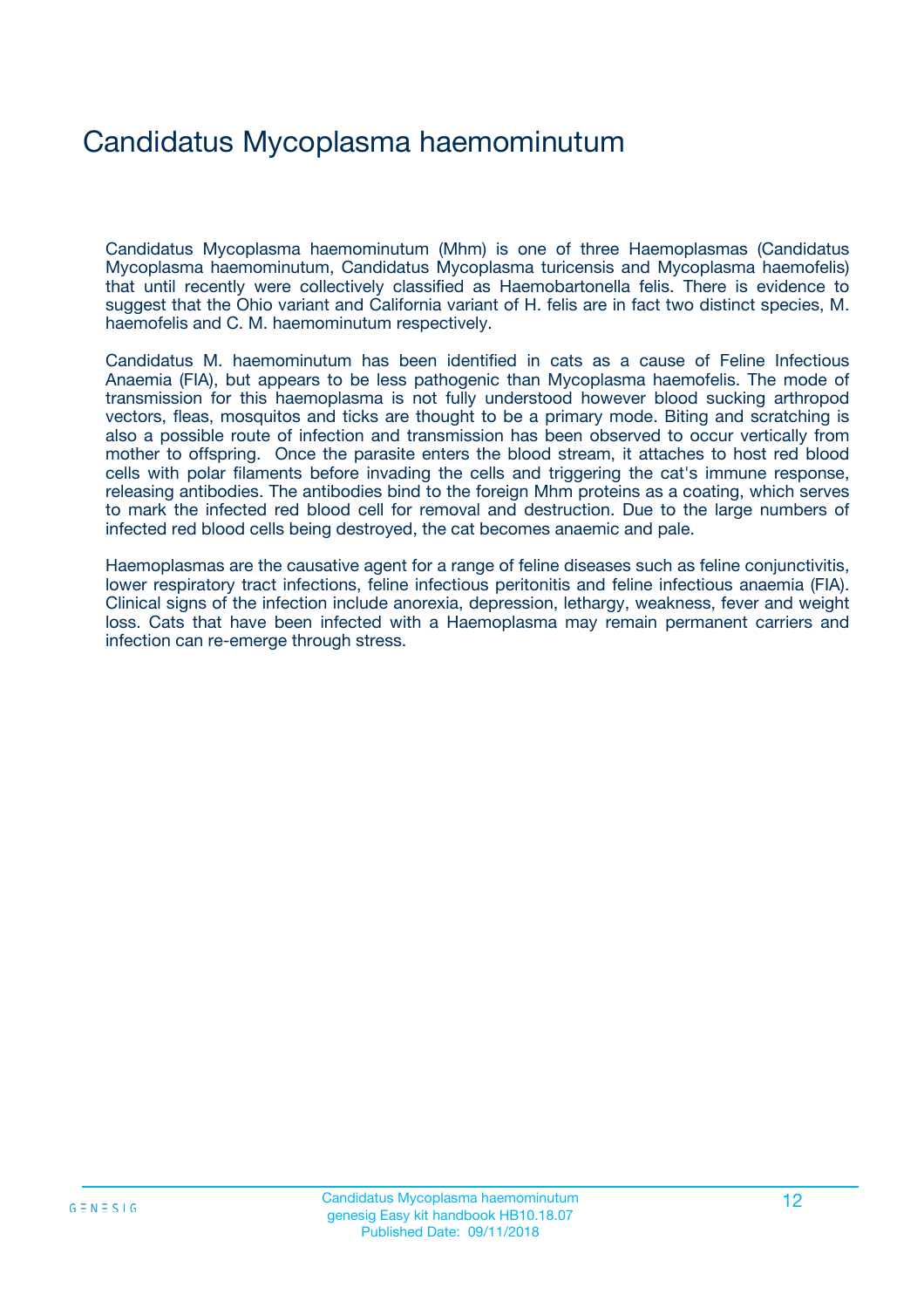## **Specificity**

The Primerdesign genesig Kit for Candidatus Mycoplasma haemominutum (C.M.haem) genomes is designed for the in vitro quantification of C.M.haem genomes. The kit is designed to have a broad detection profile. Specifically, the primers represent 100% homology with over 95% of the NCBI database reference sequences available at the time of design.

The dynamics of genetic variation means that new sequence information may become available after the initial design. Primerdesign periodically reviews the detection profiles of our kits and when required releases new versions.

If you require further information, or have a specific question about the detection profile of this kit then please send an e.mail to enquiry@primerdesign.co.uk and our bioinformatics team will answer your question.